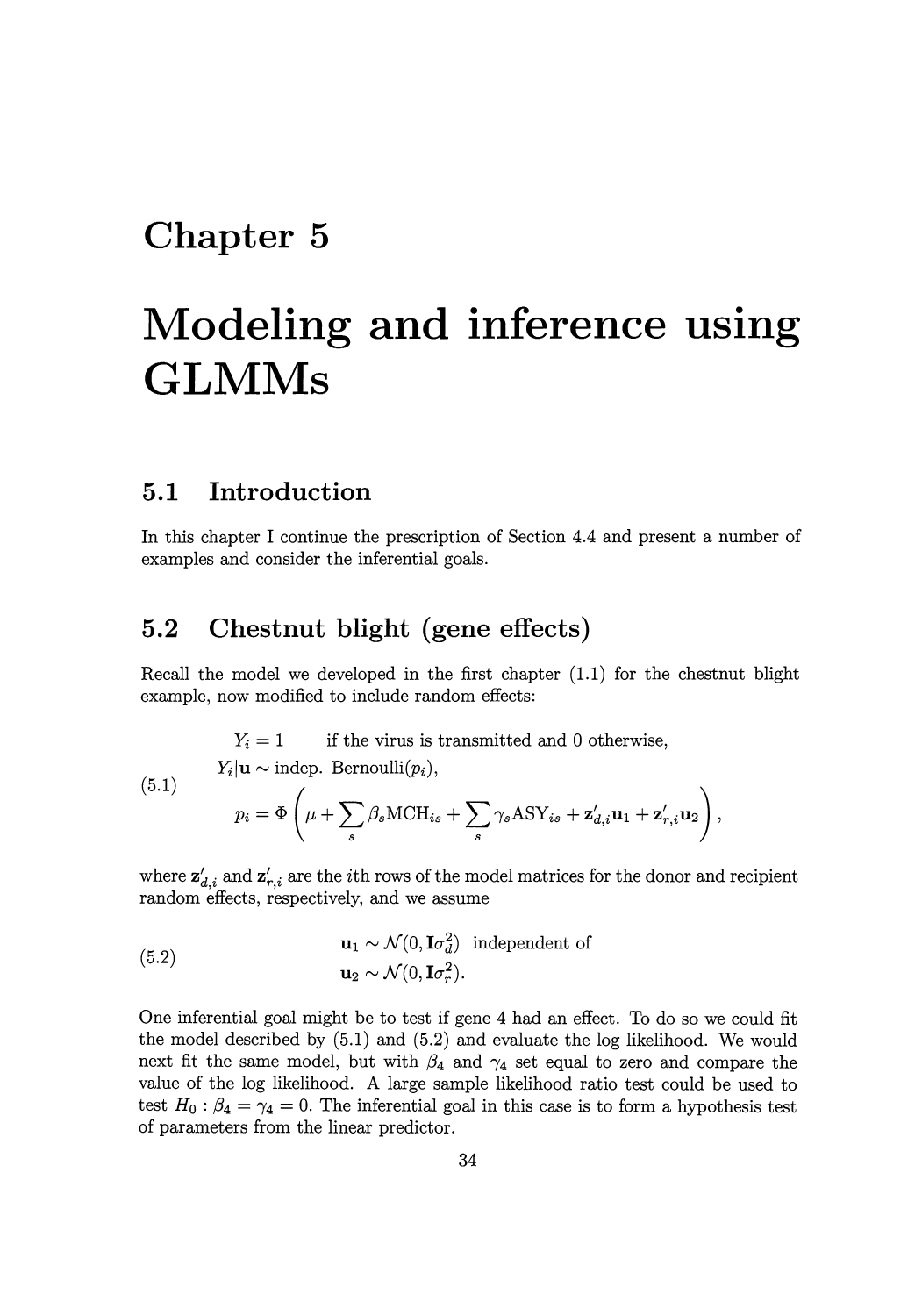| IADUL U.I.<br>The progabide/seizure data set |                                      |  |  |  |  |     |
|----------------------------------------------|--------------------------------------|--|--|--|--|-----|
|                                              | Number of seizures per               |  |  |  |  |     |
|                                              | Baseline Period Period Period Period |  |  |  |  |     |
| Patient                                      |                                      |  |  |  |  | Trt |
|                                              |                                      |  |  |  |  |     |
|                                              |                                      |  |  |  |  |     |
|                                              |                                      |  |  |  |  |     |
|                                              |                                      |  |  |  |  |     |
|                                              |                                      |  |  |  |  |     |
|                                              |                                      |  |  |  |  |     |
| 58                                           |                                      |  |  |  |  |     |

TABLE 5.1.

#### **5.3 Progabide and seizures**

A well studied example is the Progabide and seizures data set, reproduced in, for example, Diggle et al. (1994). Epileptics were randomly allocated to a placebo group or an drug (Progabide) group. The number of seizures was recorded for a baseline period of 8 weeks and during consecutive two-week periods for 4 periods after beginning treatment. The main question of interest is whether the drug is effective at reducing the number of seizures. Table 5.1 gives a portion of the data. Our outcome variable would be the number of seizures for individual  $i$  at time  $t$ for  $t = 1, 2, 3, 4, 5$ . For a distributional assumption we might entertain the Poisson and we would want to incorporate the following predictors: period, treatment, period  $\times$  treatment (all fixed) and random effects for individuals. We will need to accommodate the fact that the baseline period is 8 weeks long, while the observation periods are 2 weeks long:

 $Y_{it}$  = number of seizures in period t for subject i,  $Y_{it}|\lambda \sim \text{indep. Poisson}(\lambda_{it}),$ (5.3)  $\ln(\lambda_{it}) = \mu + s_i + \beta_1 \text{POST}_{it} + \beta_2 \text{TRT}_i + \beta_3 \text{POST} \times \text{TRT}_{it}$  $+ \ln(TIM_{it}),$  $s_i \sim$  i.i.d.  $\mathcal{N}(0, \sigma_{\text{sub}}^2)$ ,

where  $s_i$  are the random subject effects,  $\text{POST}_{it}$  is 1 if the observation is postbaseline and 0 otherwise (none of the post-baseline periods were found to be different),  $TRT_i$  is 1 if the subject is in the treatment group and zero otherwise, and  $\text{TIM}_{it}$  is 8 for the baseline period and 2 for all the other periods.

The role of the  $\ln(TIM_{it})$  term on the right-hand-side of the equation (called an offset) is to be able to accommodate the differing time periods and model the number of seizures per week. Taken over to the left-hand-side of the equation, it is clear we are modeling  $ln(\lambda_{it}/TIM_{it})$  (i.e., the log of the rate per unit time) as a function of the remaining variables.

We are are mainly interested in  $\beta_3$  since that measures the differential change over baseline between the control and treatment groups (in case there is a placebo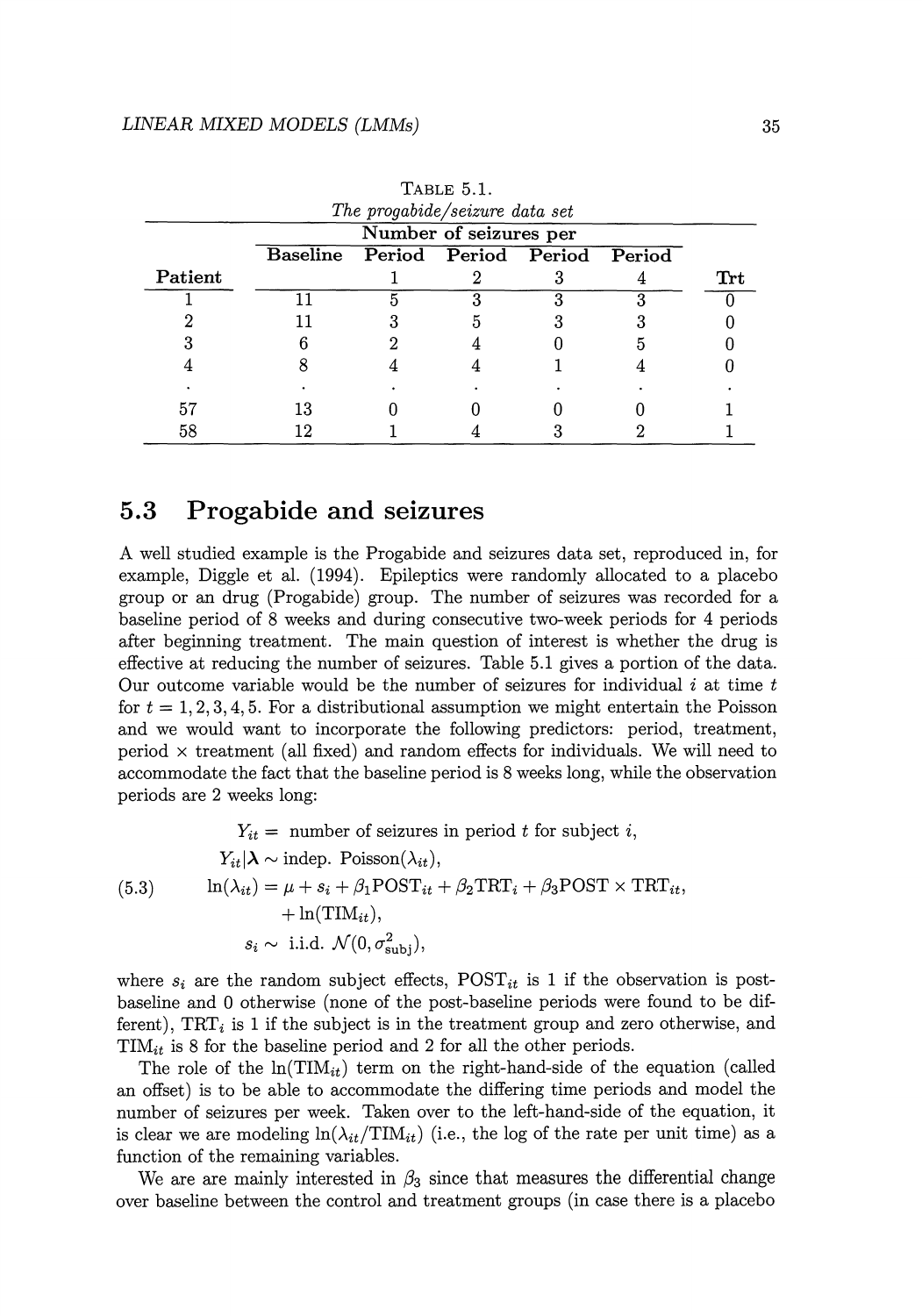effect, we would like to show that the drop in the treatment group is larger). So our primary hypothesis is  $H_0: \beta_3 = 0$  versus the alternative  $H_A: \beta_3 < 0$ .

#### **5.4 Chestnut blight (isolate effects)**

I return to the chestnut blight example and the model given by (5.1) and (5.2). If there are no other genes affecting the transmission of the virus, then all isolates with a given set of fixed effects will behave the same. On the other hand, if other genetic factors are at work, isolates with the same values of the pre-identified genes will behave differently. To test for the presence of other genetic factors, we will be interested in testing the null hypothesis

(5.4) 
$$
H_0: \sigma_d^2 = \sigma_r^2 = 0,
$$

which we might attempt using a likelihood ratio test. Namely, we would compare the maximized value of the log likelihood for the full model and the model with both the donor and recipient variances restricted to zero. A  $p$ -value would be defined by

(5.5) 
$$
p\text{-value} = Pr\{W \ge 2\Delta \log L\},\
$$

where *W* is the (log) likelihood ratio statistic and  $2\Delta \log L$  is the observed value of the log likelihood ratio. Large  $p$ -values would support the null hypothesis of no other genetic effects. A difficulty is that the large sample distribution of *W* is hard to deal with since it is a mixture of independent  $\chi^2$ s with degrees of freedom "0," 1 and 2.

#### **5.5 Potomac River Fever**

Potomac River Fever (equine *monocytic ehrlichiosis)* is a blood-borne rickettsial disease whose transmission mechanism is unknown. Both arthropod (e.g., blackfly) and direct oral transmission have been suspected but not verified. Identification of risk factors of horses in New York State might give clues to the spread of this disease and help with reducing its frequency. In Atwill et al. (1996) 511 farms were studied, each with several social groups of horses, for a total of 2,587 horses. The outcome was whether or not a horse tested positive for the presence of the disease, so the outcome is binary. We might construct a model as follows:

(5.6)  
\n
$$
Y_{ijk} = 1 \text{ if horse } k \text{ in social group } j \text{ on farm } i
$$
\ntests positive and 0 otherwise,  
\n
$$
Y_{ijk}|\mathbf{s}, \mathbf{f} \sim \text{indep. Bernoulli}(p_{ijk}),
$$
\n
$$
\text{logit}(p_{ijk}) = \mathbf{x}'_{ijk}\boldsymbol{\beta} + s_{j(i)} + f_i,
$$
\n
$$
\mathbf{s} \sim \mathcal{N}(0, \mathbf{I}\sigma_{\text{group}}^2) \text{ independent of}
$$
\n
$$
\mathbf{f} \sim \mathcal{N}(0, \mathbf{I}\sigma_{\text{farm}}^2),
$$

where  $\mathbf{x}'_{ijk}$  $\boldsymbol{\beta}$  is the fixed effects portion of the model,  $s_{j(i)}$  are the social group effects, and  $f_i$  are the farm effects. To assess the primary question of mode of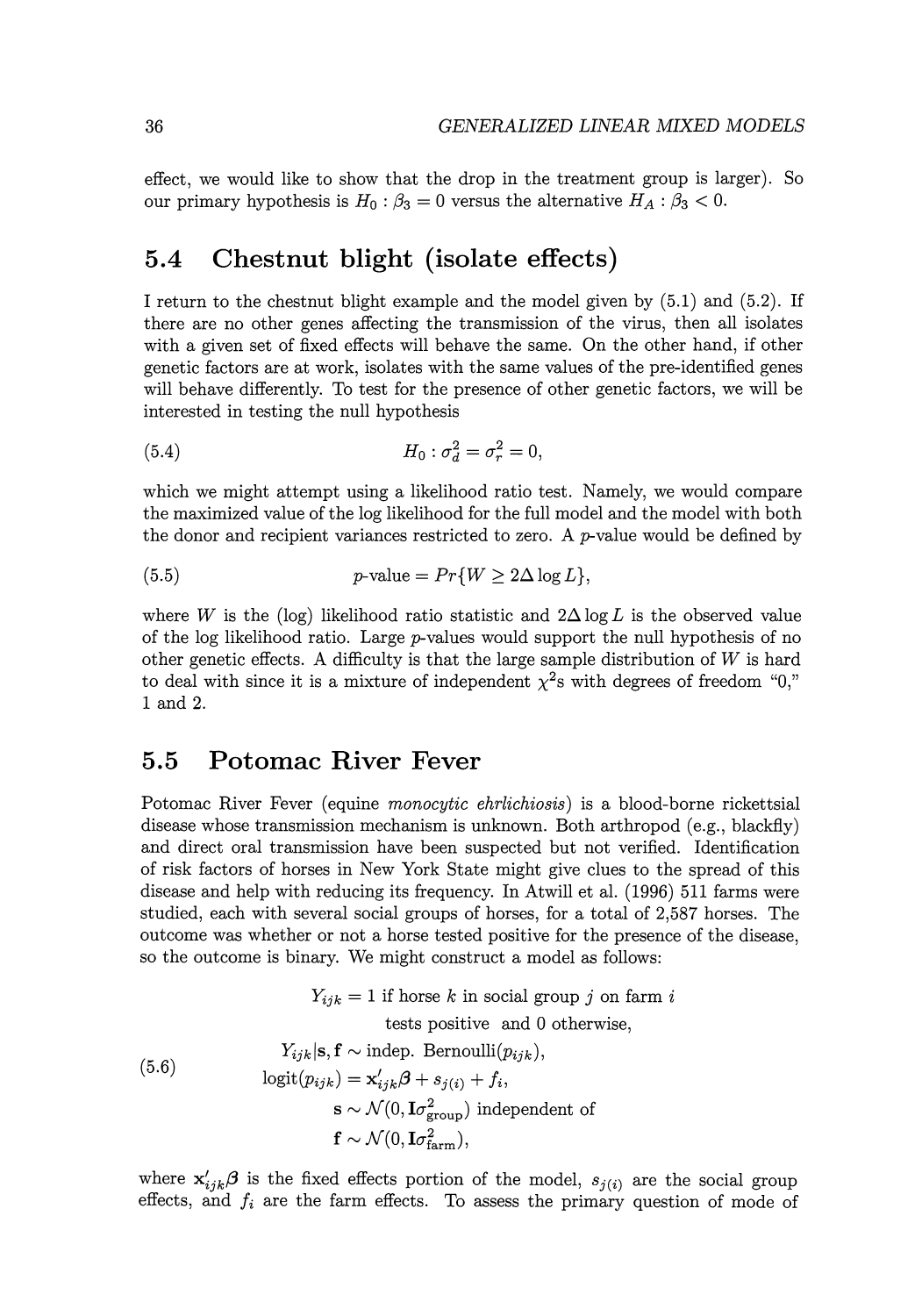transmission, the fixed effects included predictors such as frequency with which the stall was cleaned, frequency with which fly spray was applied, distance to water and a number of others. In the analysis, none of the predictors related to possible modes of transmission was statistically significant.

Next I consider the random effects. The estimated variances of the random effects were  $\hat{\sigma}_{\text{group}}^2 = 0$  and  $\hat{\sigma}_{\text{farm}}^2 = 1.26$ . So the difference in loglikelihood for testing  $\hat{\sigma}_{\text{group}}^2 = 0$  is zero and hence not statistically significant. After dropping it from the model, a test of  $\hat{\sigma}_{\text{farm}}^2 = 0$ , was statistically significant at the 0.05 level. The lack of significance of the social group variance component suggests that the transmission mechanism is not directly from horse to horse, but instead is related to farm location or management practices at the farm level. Here, as in the previous example, inference focused on testing for the presence of a non-degenerate random effects distribution.

#### **5.6 Neotropical migrants**

In the Breeding Bird Survey, counts of number of birds "sighted" has been made each June at thousands of locations across the U.S. and Canada. Many of the locations have been surveyed since the mid 1960s. In James et al. (1996) responses were summarized by estimating whether the trend in population size was positive within each of 37 physiographic strata. So the outcome for this analysis was whether or not species i in stratum j was estimated to have increased. A model for this situation might be:

 $Y_{ij} = 1$  if the estimated population trend is upward for species  $i$  in stratum  $j$  and 0 otherwise, (5.7)  $Y_{ij}$  |s ~ indep. Bernoulli $(p_{ijk}),$ 

$$
logit(p_{ij}) = \mu + s_i + sp_j,
$$
  

$$
\mathbf{s} \sim \mathcal{N}(0, \mathbf{I}\sigma_{\text{strata}}^2),
$$

with the  $s_i$  being the stratum effects and the  $sp_j$  being the species effects. The stratum effects serve to build in a correlation for all data collected on a species in a stratum; a good idea since the data are collected all on the same day and by the same observers.

The analysis concerned a subset of 26 of the species, called neo-tropical migrants. These birds overwinter in Central and South America and come back to the United States to breed in the summer. The primary question was whether destruction of overwintering habitat was causing neo-tropical migrant bird populations to decline on a continent-wide basis.

Since not all the species occur in each of the 37 physiographic strata (in fact about  $2/3$  of the data are "missing") fitting the two-way model of  $(5.7)$  can be thought of as a ."smoothing" method. That is, an attempt to understand the overall increase or decline in species populations, irrespective of the locations at which they are found. Interestingly, no overall declines were found, with about half the species showing increases and about half showing decreases. So the evidence was *not* supportive of continent-wide declines. There were some interesting conclusions related to the random effects however.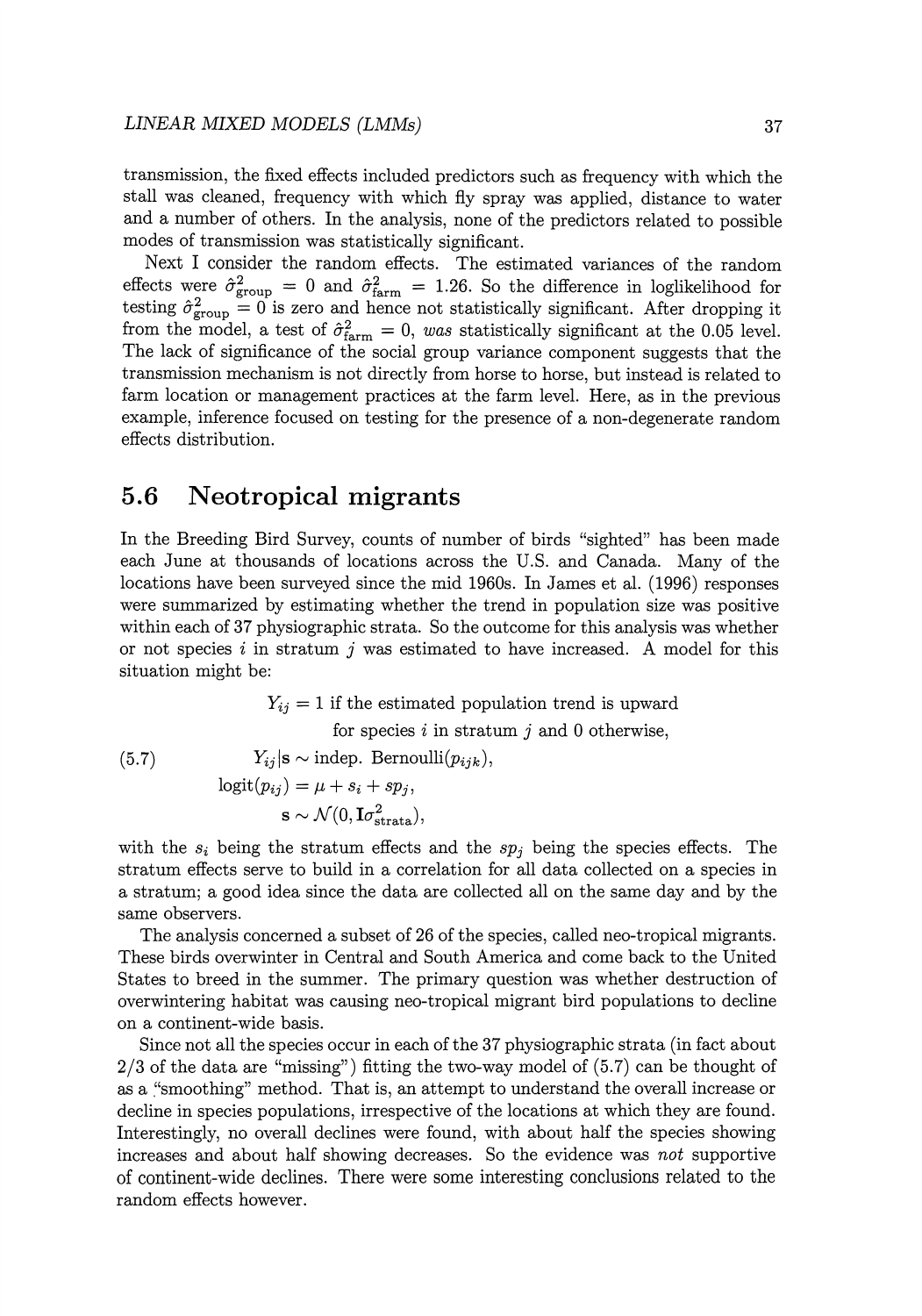In testing the hypothesis of no stratum effects  $(H_0: \sigma_{\text{strata}}^2 = 0)$  the likelihood ratio test was equal to 11.88, which, when compared to a 50:50 mixture of a  $\chi_0^2$  and  $\chi_1^2$  is highly statistically significant. More interesting was looking at the empirical best predicted values of the stratum effects, namely  $\hat{E}[s_i|\mathbf{Y}]$ , where the hat signifies that the ML estimates of the mean, the species effect and the stratum variance have been inserted. When the strata effects were assessed with respect to their geographic location the most negative ones (i.e., locations with the largest probabilities of decline) were all located in high-altitude locations in the eastern United States. This was highly suggestive of pollution effects taking place in the ecologically sensitive, high altitude locations.

#### **5. 7 Photosynthesis in corn relatives**

Consider an experiment in which two species of corn relatives (an annual and peren- . nial) were compared with respect to photosynthetic physiology. Seeds from two populations of each species were collected and grown in the greenhouse. The experimental design was a randomized complete block design with four blocks and three seeds from each population in each block (for a total of 12 seeds per block). After 24 days, photosynthesis was recorded at nine different light levels from full sunlight to darkness on one individual from each population in each block  $(N=16)$ . Measurements on the same 16 plants were repeated after 48 days. From these data, photosynthesis versus irradiance (PAR) response curves reflecting the change in photosynthetic rate with light level were derived.

The traits of interest are the maximum photosynthetic rate, dark respiration, the light compensation point, and the quantum yield. The maximum photosynthetic rate measures the maximum amount of carbon dioxide the plants are able to assimilate in full sunlight, the dark respiration indicates how much carbon dioxide they respire in the dark, the light compensation point is the light level at which photosynthesis overcomes respiration and carbon assimilation becomes positive, and quantum yield is the efficiency of carbon assimilation at low light levels, or the slope of the light response curve as it crosses the light compensation point.

The main question of interest is to compare the two species with respect to their photosynthetic traits. To do so, a equation was hypothesized for the relationship between photosynthetic rate and light of the following form:

(5.8) 
$$
E[PHOTO] = \alpha + \beta (1 - e^{-\gamma LIGHT}).
$$

Clearly, we have not yet incorporated the effects of species, block, seed or time of measurement. Presumably, species and block should be random factors, making a mixed model.

This example was introduced to make two points. First, this is *not* a generalized linear mixed model. There is no (link) function of E[PHOTO] in (5.8) that will make it a linear model in the parameters  $\alpha, \beta$  and  $\gamma$ . Second, it is not at all clear how the effects of species, block, seed or time of measurement should enter the model. At the most complicated extreme, we might have to build a separate model (of unknown form) for each of the parameters in (5.8). In a generalized linear mixed model, the modeling is much simpler since all the effects are assumed to enter through the